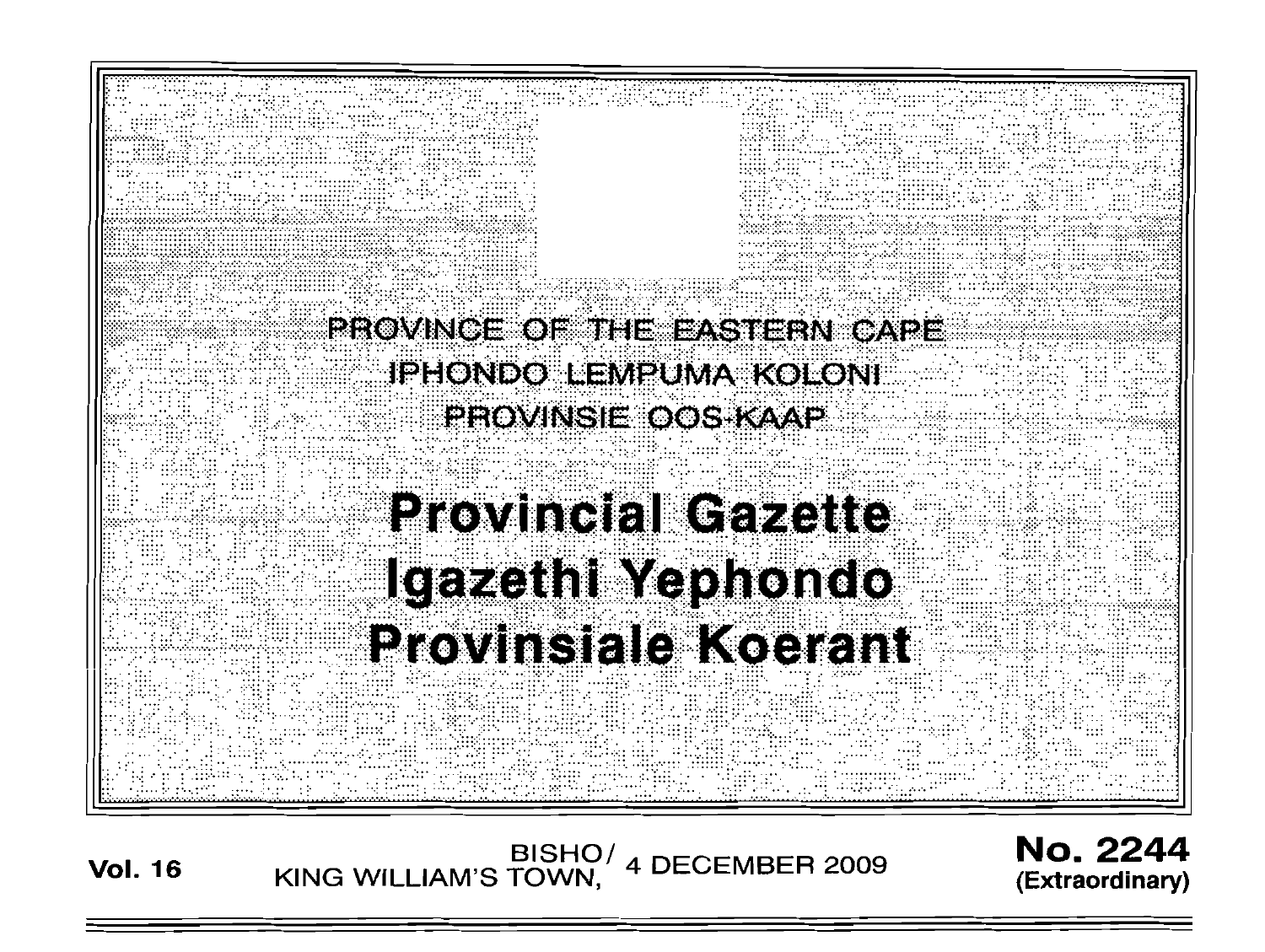|     | <b>CONTENTS · INHOUD</b> |             |                |
|-----|--------------------------|-------------|----------------|
| No. |                          | Page<br>No. | Gazette<br>No. |
|     | <b>GENERAL NOTICES</b>   |             |                |
|     |                          |             | 2244           |
|     |                          |             | 2244           |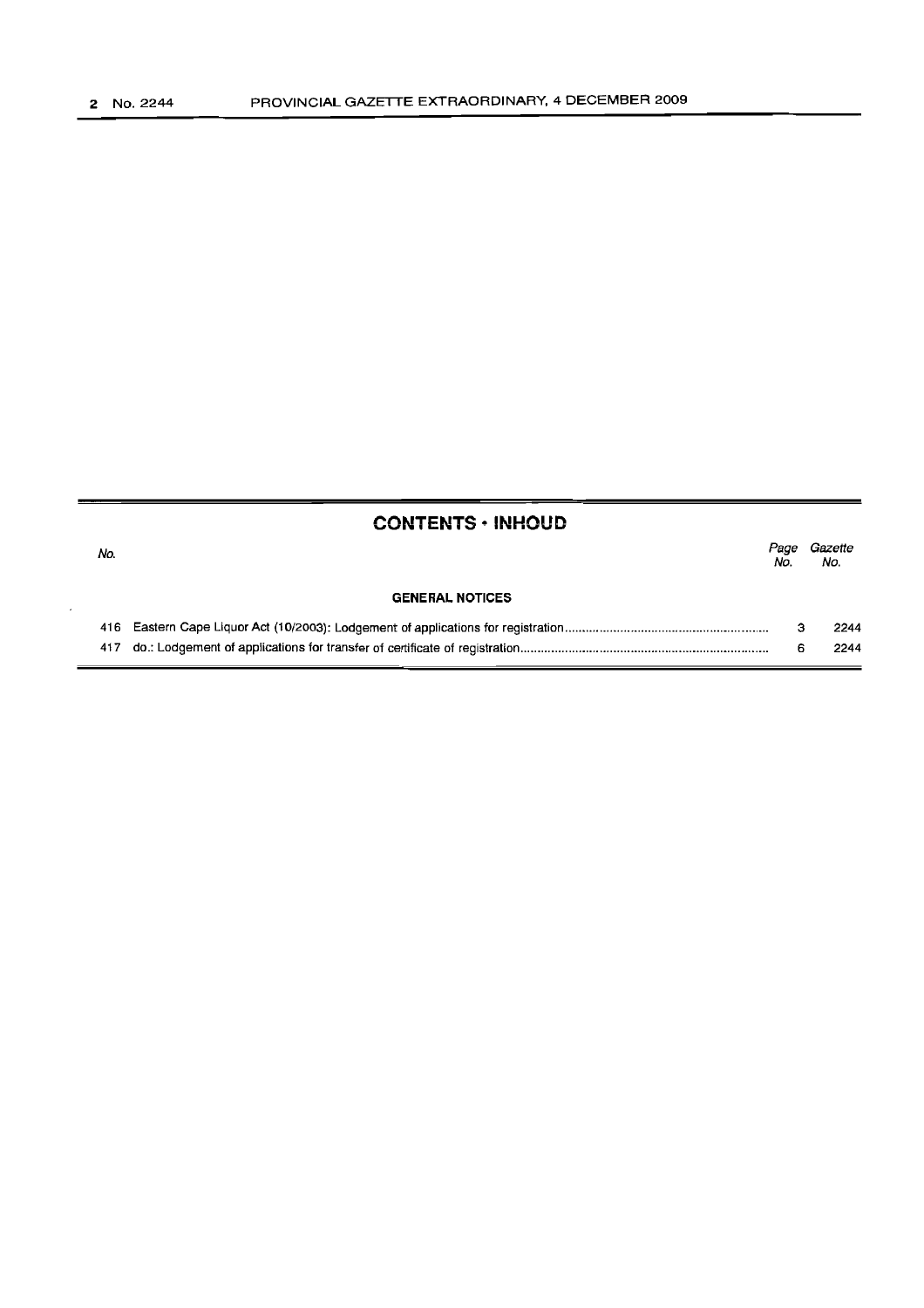# GENERAL NOTICES

No. 416

#### 1. CM3 [Reg 4 (1)]

#### EASTERN CAPE LIQUOR ACT, 2003 (Act No. 10 of 2003) NOTICE OF LODGEMENT OF APPLICATIONS FOR REGISTRATION

Notice is hereby given that the applications for registration, particulars of which appear in the Schedule hereunder, have been lodged with the Board.

Interested parties may, free of charge, inspect any application which appears in the Schedule hereunder and may within twenty one days of this notice, lodge with the Board written representations in support of, or written objections.

#### THEMBI ZONO - GXOYIYA EASTERN CAPE LIQUOR BOARD 25 November 2009

### SCHEDULE

| 1                                   |                  | $\overline{2}$                      | 3                                   | 4                                   | 5                                                                                             |
|-------------------------------------|------------------|-------------------------------------|-------------------------------------|-------------------------------------|-----------------------------------------------------------------------------------------------|
| <b>Application</b><br><b>Number</b> |                  | Name and<br>number of Ward          | Kind of registration<br>applied for | <b>Kind of liquor</b><br>to be sold | Name under which business is<br>to be conducted and particulars<br>of the erf, street or farm |
| 1 <sub>1</sub>                      | <b>ECP 17505</b> | Ward 16<br>Nkonkobe<br>Municipality | Consumption on and<br>off premises  | All kinds                           | Thembie's Tavern, 8 Gugulethu<br>Township, Middledrift                                        |
| 2.                                  | <b>ECP 17506</b> | Ward 6 Ndlambe<br>Municipality      | Consumption on and<br>off premises  | All kinds                           | Bones Tavern, 2492 Chris Hani<br>Str. Endlovini Loc. Port Alfred                              |
| 3.                                  | <b>ECP 17507</b> | Ward 19 Mbhashe<br>Municipality     | Consumption on and<br>off premises  | All kinds                           | Bull's Inn Fishing Lodge, Cottage<br>No 4 Mpame Village, Elliotdale                           |
| 4.                                  | <b>ECP 17508</b> | Ward 26 BCM                         | Consumption on and<br>off premises  | All kinds                           | Vuyo's Tavern, 60702 Kwetyana<br>Loc. Newlands                                                |
| 5.                                  | <b>ECP 17509</b> | Ward 26 BCM                         | Consumption on and<br>off premises  | All kinds                           | Nko's Tavern, 78 Ducats South,<br>Beacon Bay, EL                                              |
| 6.                                  | <b>ECP 17510</b> | Ward 34 NMMM                        | Consumption on and<br>off premises  | All kinds                           | Damo's Sports Bar, 3 Bakibloem<br>Str, Arcadia, PE                                            |
| 7.                                  | <b>ECP 17511</b> | Ward 52 NMMM                        | Consumption on and<br>off premises  | All kinds                           | Yizo Yizo Tavern, 10 Sipho Hashe<br>Str, Khayamnandi, Despatch                                |
| 8.                                  | <b>ECP 17512</b> | <b>Baviaans</b><br>Municipality     | Consumption on and<br>off premises  | All kinds                           | Mzugo's Tavern, 21 Dahlia Str,<br>Mandela Sqaure, Willowmore                                  |
| 9.                                  | <b>ECP 17513</b> | Ward 8 Lukhanji<br>Municipality     | Consumption on and<br>off premises  | All kinds                           | Rhaso's Tavern, no.2503 New<br>Zone, Ekuphumleni Township,<br>Whittlesea                      |
| 10.                                 | <b>ECP 17514</b> | Ward 11 Mnquma<br>Municipality      | Consumption on and<br>off premises  | All kinds                           | Bayview Tavern, Gogo Loc, Coffee<br>Bay, Mganduli                                             |
| 11.                                 | <b>ECP 17515</b> | Ward 5 Amahlathi<br>Municipality    | Consumption on and<br>off premises  | All kinds                           | T. Girl's Tavern, Ndumangeni<br>Village, Toise, Stutterheim                                   |
| 12.                                 | <b>ECP 17516</b> | Ward 23 K.S.D.<br>Municipality      | Consumption on and<br>off premises  | All kinds                           | Bayview Tavern, Ngogo Loc,<br>Coffee Bay, Mganduli                                            |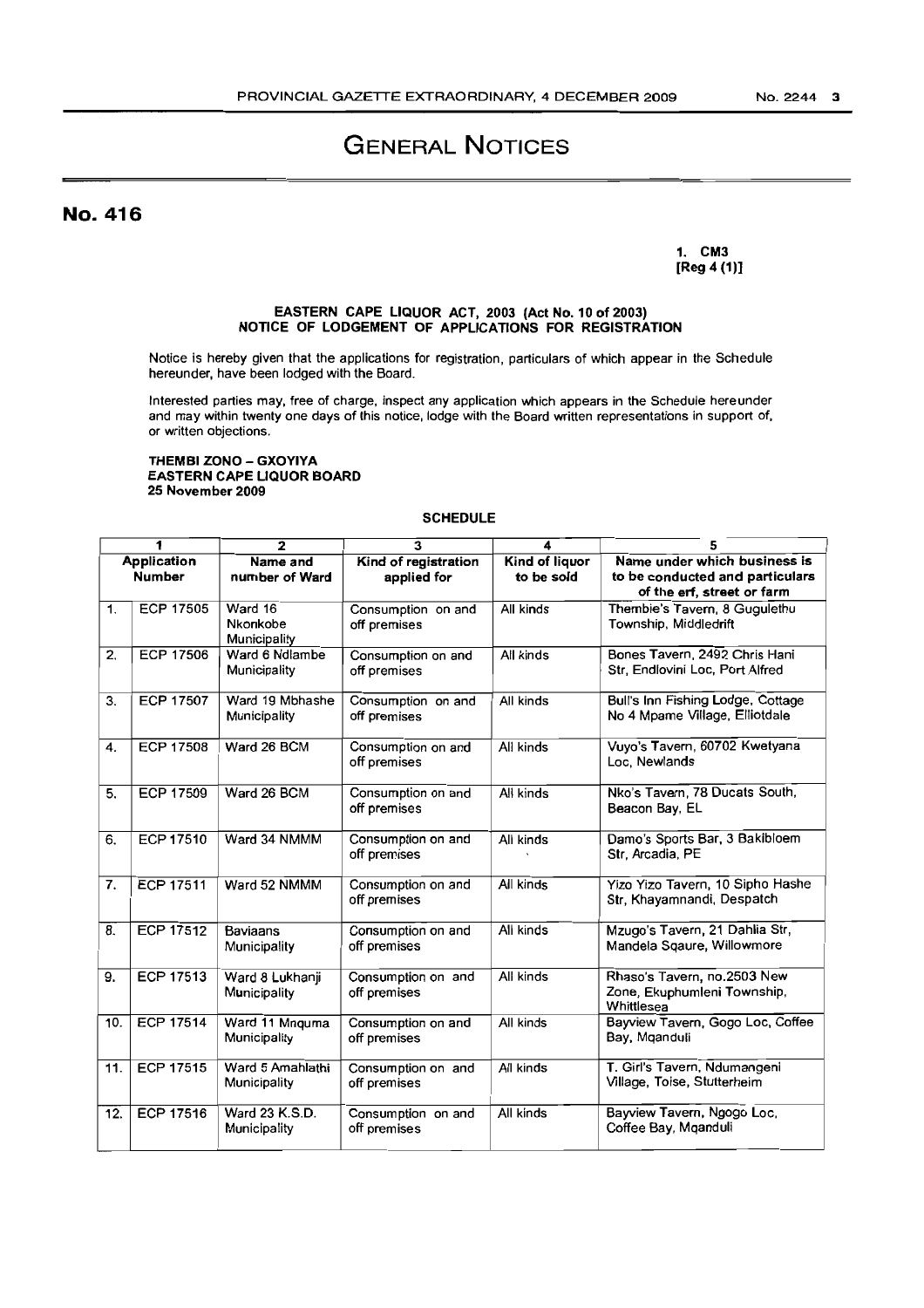| 13. | <b>ECP 17517</b> | Ward 23 K.S.D.<br>Municipality        | Consumption on and<br>off premises | All kinds | Siyaya Tavern, Zidindi Loc,<br>Nzulwini A/A, Mganduli                    |
|-----|------------------|---------------------------------------|------------------------------------|-----------|--------------------------------------------------------------------------|
| 14. | <b>ECP 17518</b> | Ward 5 Port St<br>Johns Municipality  | Consumption on and<br>off premises | All kinds | Thembie's Tavern, Mampube Loc,<br>Caguba A/A, Port St Johns              |
| 15. | <b>ECP 17519</b> | Ward 5 Port St<br>Johns Municipality  | Consumption on and<br>off premises | All kinds | Zama Zama Tavern, Qaka Loc,<br>Swazini A/A, Port St Johns                |
| 16. | <b>ECP 17520</b> | Ward 27 Port St<br>Johns              | Consumption on and<br>off premese  | All kinds | Duns Tavern, Magomeni Loc,<br>Ngcanaseni A/A, Mqanduli                   |
| 17. | <b>ECP 17521</b> | Ward 13<br>Nyandeni<br>Municipality   | Consumption on and<br>off premises | All kinds | Zimbini's Tavern, Qinisa Loc,<br>Langeni A/A, Ngqeleni                   |
| 19. | <b>ECP 17522</b> | Ward 5 Port St<br>Johns Municipality  | Consumption on and<br>off premises | All kinds | Maxhoseni Tavern, Qhaka Loc,<br>Swazini A/A, Port st Johns               |
| 20. | <b>ECP 17523</b> | Ward 6 Engcobo<br>Municipality        | Consumption on and<br>off premises | All kinds | Backstage Tavern, Mdeni Loc,<br>Tsazo A/A, Engcobo                       |
| 21. | <b>ECP 17524</b> | Ward 36 BCM                           | Consumption on and<br>off premises | All kinds | Mavis, 2616 New Ext Lipota,<br>Ginsberg Loc, King Williams Town          |
| 22. | <b>ECP 17525</b> | Ward 27 BCM                           | Consumption on and<br>off premises | All kinds | Dezzy's, 25A Main Rd, Gonubie,<br>EL                                     |
| 23. | <b>ECP 17526</b> | Ward 10 Mhlontlo<br>Municipality      | Consumption on and<br>off premises | All kinds | Zalipholile Tavern, Endwe Loc,<br>Mbalisweni A/A, Qumbu                  |
| 24. | <b>ECP 17527</b> | Ward 10 Mhlontio<br>Municipality      | Consumption on and<br>off premises | All kinds | Sqwayi Tavern, Endwe Loc,<br>Mbalisweni A/A, Qumbu                       |
| 25. | ECP 17528        | Ward 10 Mhiontlo<br>Municipality      | Consumption on and<br>off premises | All kinds | Magasela Tavern, Endwe Loc,<br>Nogaya A/A, Qumbu                         |
| 26. | <b>ECP 17529</b> | Ward 10 Mhlontlo<br>Municipality      | Consumption on and<br>off premises | All kinds | Enkululekweni Tavern, Endwe Loc,<br>Mbalisweni A/A, Qumbu                |
| 27. | <b>ECP 17530</b> | Ward 13 Engcobo<br>Municipality       | Consumption on and<br>off premises | All kinds | Sikhonanathi Tavern, Cefane Hoek<br>Loc, Zandungeni A/A, Engcobo         |
| 28. | ECP 17531        | <b>BCM</b>                            | <b>Special Event</b>               | All kinds | Border Surfriders Association,<br>Tents in Car Park, Nahoon Beach,<br>EL |
| 29. | ECP 17532        | Ward 10 Intsika<br>Yethu Municipality | Consumption on and<br>off premises | All kinds | Sthethi's Tavern, Kwebulana A/A,<br>Cofimvaba                            |
| 30. | ECP 17533        | Ward 33 NMMM                          | Consumption on and<br>off premises | All kinds | Ell's Place, 25032 Moodeleys<br>Grond, Kleinskool, PE                    |
| 31. | <b>ECP 17534</b> | Ward 44 BCM                           | Consumption on and<br>off premises | All kinds | V.Gees, 108 Geranium Str,<br>Breidbach, King Williams Town               |
| 32. | ECP 17535        | Ward 59 NMMM                          | Consumption on and<br>off premises | All kinds | Saki's Tavern, 70 Mshumane Str,<br>Motherwell, PE                        |
| 33. | ECP 17536        | Ward 14 BCM                           | Consumption off<br>premises        | All kinds | Dikela Bottle Store, 434 N.U.1,<br>Mdantsane                             |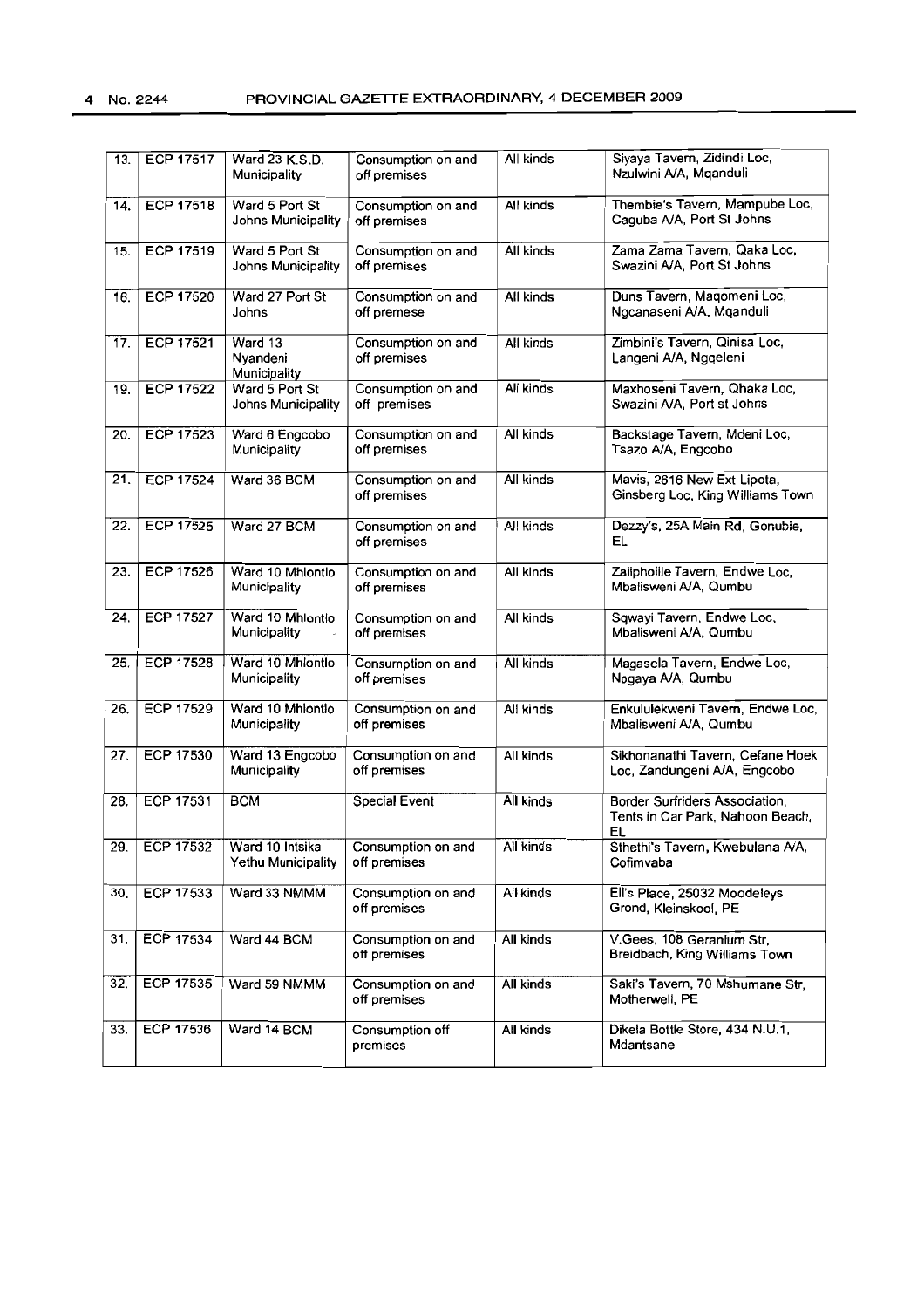| 34. | <b>ECP 17537</b> | Ward 29 NMMM                     | Consumption on and<br>off premises | All kinds | Spokie's Tavern, 24125 Sonjica<br>Str. Zwide, PE  |
|-----|------------------|----------------------------------|------------------------------------|-----------|---------------------------------------------------|
| 35. | ECP 17538        | Ward 11 NMMM                     | Consumption off<br>premises        | All kinds | Gator's Place, 29 Brown Str.<br>Schauderville, PE |
| 36. | ECP 17539        | Ward 29 NMMM                     | Consumption on and<br>off premises | All kinds | Amish Pub & Grub, 38 Yoyo Str,<br>Zwide, PE       |
| 37. | ECP 17540        | Ward 28 NMMM                     | Consumption on and<br>off premises | All kinds | Three One's Tavern2, 209 Koyana<br>Str. Zwide, PE |
| 38. | ECP 17541        | Ward 1 Great Kei<br>Municipality | Consumption on and<br>off premises | All kinds | Enyobeni, Nokhala Loc, Kwelerha,<br>EL            |

 $\sim$